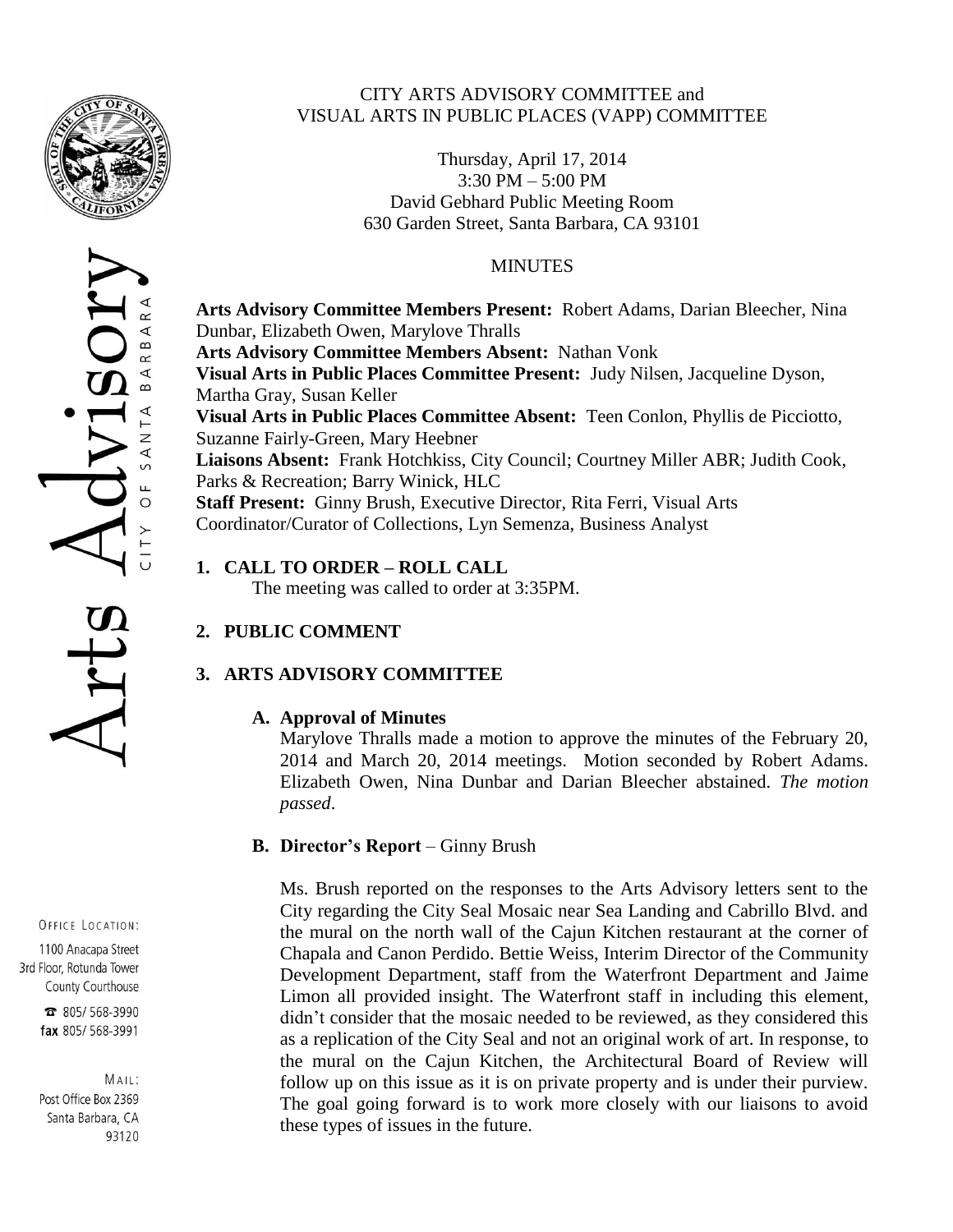The committee received an update on the status of **Donald Davis' Crescent Crossing Bench** cleaning and repair. The bench will be roped off with caution tape and barriers until a temporary fence is approved and constructed around the site to allow the bench to be cleaned and damaged bricks to be replaced. This work will be done while additional improvements and permanent fencing is approved and installed in the planter area in front of the stairs to the parking garage. An estimate for repairs and a purchase order for the vendor to do the bench repair have been requested.

Ms. Brush provided an update on the 2014-15 grants process and confirmed review panel members for the Community Arts and Organizational Development Grants. Review panel dates and locations have all been confirmed.

The Committee received an update on collaborative efforts to explore establishment of a California Alliance for Arts Education chapter in the greater Santa Barbara area. Arts Commission staff has been working closely with the Santa Barbara Bowl Foundation, Santa Barbara Education Foundation, the Incredible Children's Art Network (iCAN,), and The Arts Fund to organize a California Arts Education Alliance breakfast at the Bowl to rally support among key stakeholders for this idea. That event will be held Friday, May  $9<sup>th</sup>$  at the Bowl.

#### **C. Update on Funk Zone Community Engagement** – Nathan Vonk

Judy Nilsen gave a report on Nathan Vonk's behalf. The 2<sup>nd</sup> Saturday events in the Funk Zone have been extremely successful. It will occur again this Saturday and the businesses are once again anticipating a good turnout.

The property purchased by Mesa Lane Partners will eventually include an artist village. Various groups are working on the development and are all very excited about the project, which will include a parking lot. The developers are now starting the process with the Architectural Board of Review (ABR).

The Funk Zone maps are well received by the Chamber of Commerce Visitor Center, Visit Santa Barbara and the visiting cruise ships. Judy gave kudos to Nathan for his contributions to the production and distribution of the maps.

#### **D. Adjourn as City Arts Advisory**

Nina Dunbar made a motion to adjourn the Arts Advisory meeting and Darian Bleecher seconded. Meeting adjourned at 4:05 PM.

# **4. VISUAL ARTS IN PUBLIC PLACES COMMITTEE**

**Call to Order** – The meeting was called to order at 4:05 PM.

# **A. Staff Report-** Rita Ferri, Visual Arts Coordinator/Curator of Collections

#### 1) **Channing Peake Gallery**

The current exhibition, *Inside/Outside: Santa Barbara Art Association*, had a busy April 1<sup>st</sup> Thursday with three artists in attendance doing demonstrations throughout the night including **Carol North Dixon,** a collage artist, **Sue Friedley**, a watercolorist who has taught for 20 years, and **Pat McGinnis** who demonstrated the lost wax process and the creation of small pieces for bronze casting. On May *1 st Thursday*, artist **Loree Gold**